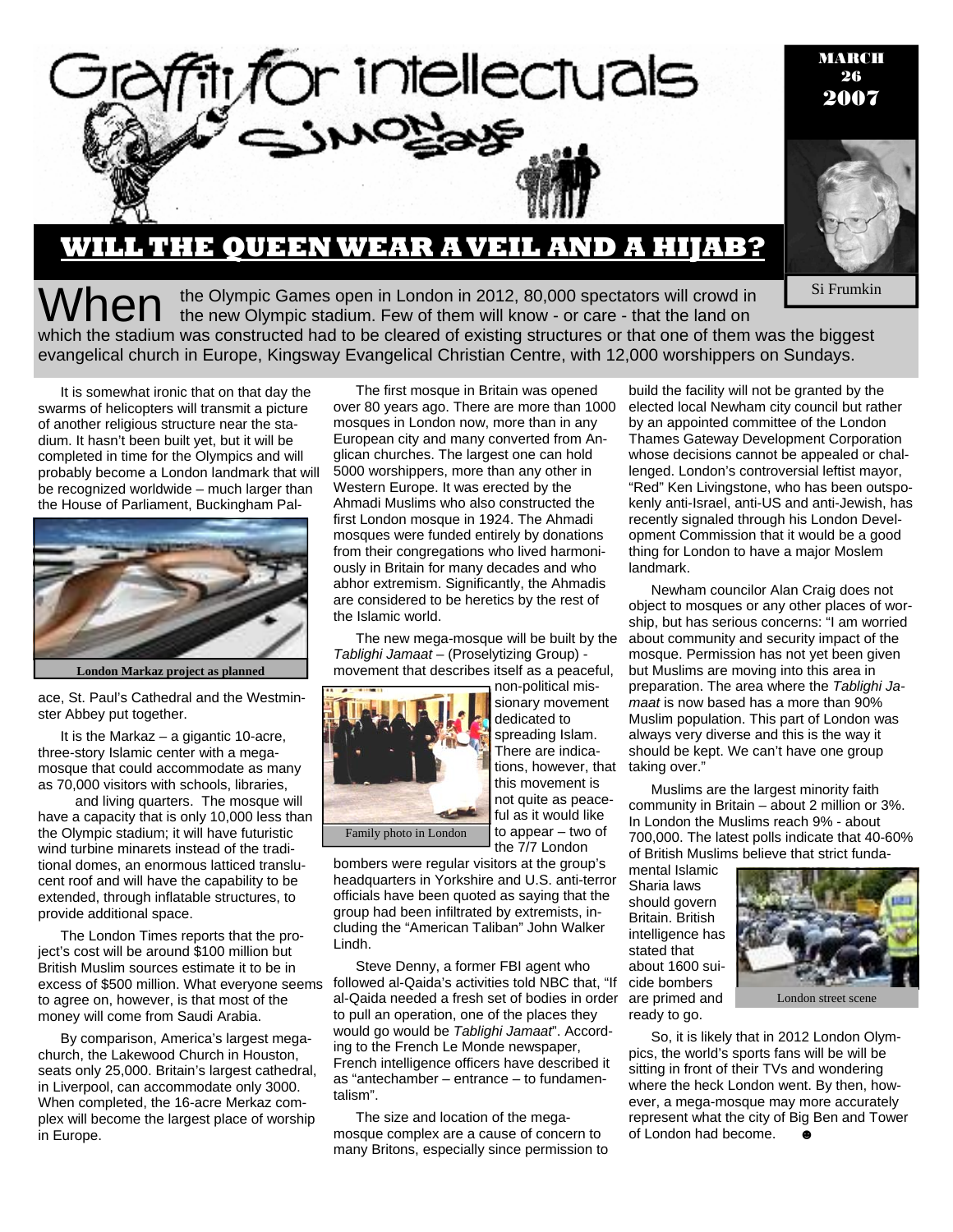### **OUTSOURCE THE CABINET** Thomas L. Friedman, N.Y.Times, 2/28/2007

 $\text{Yes}, \text{ it's}$  true, a picture is worth a thousand words — but some are worth a whole dictionary. I came  $\text{Yes}$  is the other day on **BBC.com**. The story was headlined "Israeli Minister in Vision Gaffe."

Next to it is a picture showing Israel's defense minister, Amir Peretz, inspecting troops on the Golan Heights alongside Israel's military chief of staff, Gen. Gabi Ashkenazi. Both men are peering into the distance through binoculars, but with one big difference: Mr. Peretz was watching the maneuvers through binoculars with the lens caps still on.

"According to the photographer," the BBC reported, "Mr. Peretz looked through the capped binoculars three times, nodding as Gen. Ashkenazi explained what was in view."

Oh my, I'd rather misspell "potato" on national TV than be remembered for that.

That picture is so evocative not only because Mr. Peretz — a former labor organizer — has already been savagely criticized for being out of his depth as defense minister. It's also because much of Israel's leadership seems to have blinded itself lately with all sorts of bizarre and criminal behavior.

Where do I start? Israel's police commissioner just resigned after an investigative committee criticized his actions in a 1999 case involving an Israeli crime family. His resignation came in the wake of a rape allegation against Israel's president, Moshe Katsav, as well accusations of corruption against Prime

Minister Ehud Olmert and the suspension of his office director, whose house arrest is part of a widening investigation into the Tax Authority — whose chief also just resigned under a cloud. The finance minister is being questioned about embezzlement at a non-

profit, and the former justice minister has been convicted of indecent behavior for kissing a female soldier against her will. There's more, but I don't have space.



**Israel's President in sex scandal** 

Here is the really bizarre thing: Israel's economy — particularly its high-tech sector has never been better.

"The economy is blooming, growing in the last quarter of 2006 by almost 8%," said

Sever Plocker of the Yedioth Ahronoth newspaper, who is one of Israel's top economics writers. "Foreign direct investment is flowing in at unprecedented rate — \$13.4 billion in 2006. The high-tech sector exports are approaching \$18 billion, and the stock exchange is at an all-time high. The shekel is stronger

ministers? It's not so simple. When the cabinet is so weak, no peace deal is likely with the Palestinians because no leader has the strength to push it through — and that is a ticking time bomb. Moreover, high-tech doesn't employ a lot of people, and if the cabinet that should be looking out for the rest of Israel

> is hobbled — another bomb is ticking.

"Almost half of the population does not enjoy the boom," Mr. Plocker said, noting these statistics: The unemployment rate is 8.3 percent. Israel's poverty rate is still the highest in the West, by far: 24.4 percent of the entire population and 35.2 percent of all children are described as poor, living under the official "poverty line." In the Arab and the ultra-Orthodox Jewish sectors, child poverty is especially high: more than 50 percent. The real income of the poorest quarter of Israelis is lower than six years ago.

"There is a growing feeling that

something is deeply rotten in the Israeli political system," Mr. Plocker e-mailed, "as it can't deliver a decent social policy — reducing pov-

balance of payments is positive, which means Israel achieved its economic independence and is actually a net creditor to the rest of the world.

than ever, the inflation nonexistent. Interest rates are lower than in U.S. or Britain, the budget deficit less than 1% of G.D.P., and the

**Israeli Defense Minister in Visual Gaffe** 

"In short, we never had

it so good in the economy." Yossi Vardi, one of the

founding fathers of Israel's high-tech industry, told me that in

the last month alone, four start-ups that he was an investor in were sold:

one to Cisco, one Microsoft, and two to Israeli companies. "In the last nine months I've probably invested in at least nine new companies," added Mr. Vardi, all started by "kids 25 to 35 years old."

So maybe Israel doesn't need any cabinet



**Israel's police chief resigns in scandal** 

the Arabs, the left, the right and the collapsing center. This is the essence of our situation a contrast between the 'you never had it so good' economy and the 'you never had it so bad' government. This is the spring of our discontent. Excuse me for being rather lengthy, but it hurts."

erty, inequality and unemployment even during the good times.

"Tom, I never saw in the streets of Israel such a total contempt for the government by almost everybody the poor and the rich, the Jews and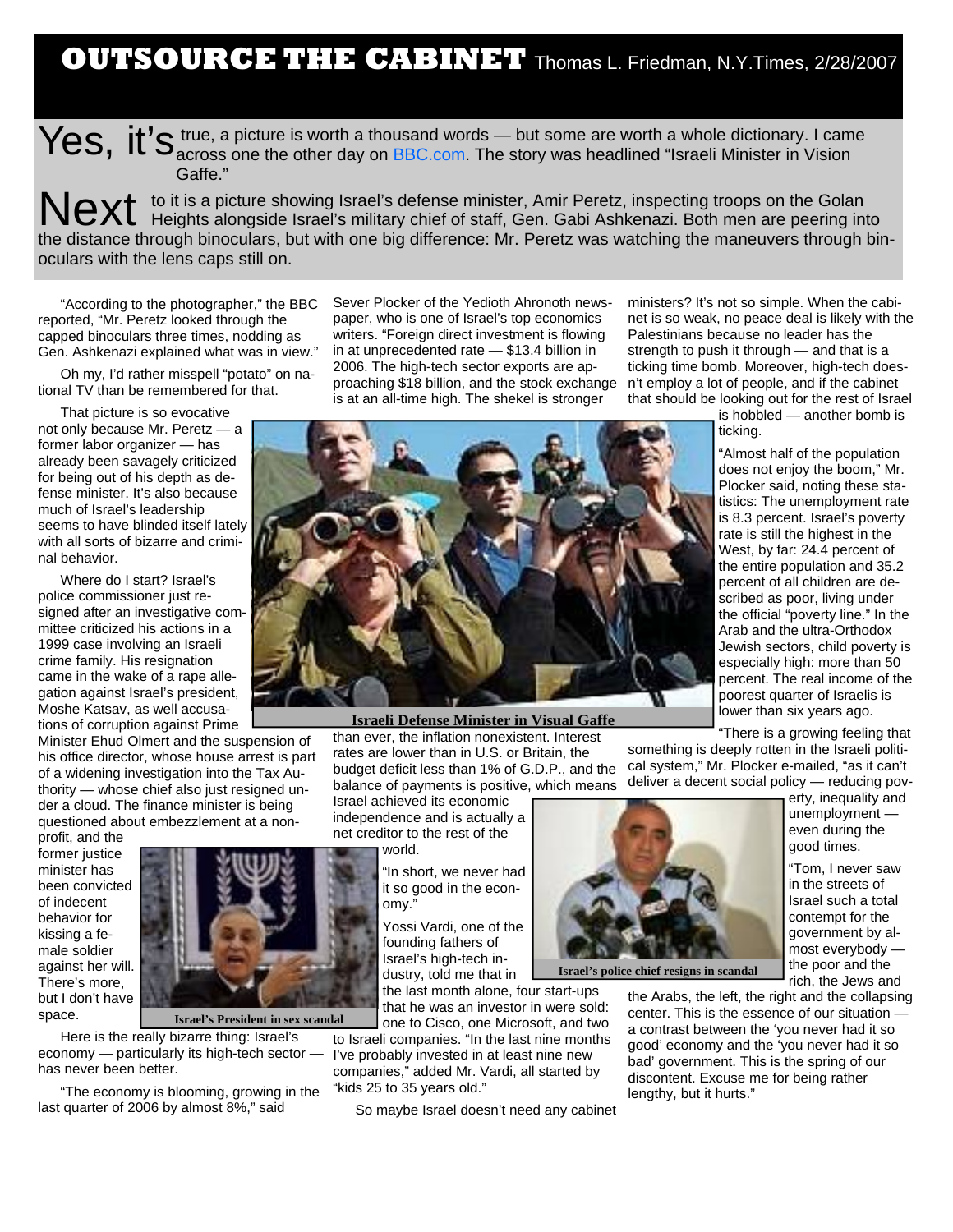# **MYTHS, LEGENDS AND REALITY** by Si Frumkin

We like to assume that history is based on facts but we are wrong. Most history, ancient as well as relatively recent, is based on myths and legends. Some myths are based on facts that, with time, were embellished. Others are intentional falsifications or unsubstantiated tales passed on for generations by poets, dreamers and demagogues. What most myths have in common is that most of them are never questioned or investigated – they become unchallenged history.

Migration – the movement of masses of people from one place to another - is a fertile source of myths. One of the better known is the saga of Mayflower pilgrims landing at Plymouth Rock, making friends and sharing a turkey with the natives at the first Thanksgiving ceremony and founding the American nation. Just about everything about this story



is inaccurate and has been exposed by historical research, but it is believed by the overwhelming majority of Americans.

Another myth that is accepted without questioning it is the belief most black Africans were transported into slavery in the United States. The fact is that of

the ten million Africans who were kidnapped and sold by other black Africans to overwhelmingly Arab slave traders, less than 5 out of every hundred were taken to the U.S. – 96% were sold in Brazil and the Caribbean islands.

A more recent migration was that of about 4 million Jews from Czarist Russia between 1880 and 1917. Their descendants in the U.S. and South Africa firmly believe that their ancestors left because of pogroms and anti-Semitism, that Jews were murdered by the Cossacks daily and that they had to leave or perish.

The facts are different. Yes, there was anti-Semitism and there were pogroms but when

compared to the bloody  $20<sup>th</sup>$  century they were relatively insignificant – the infamous Kishinev pogrom of 1903 that outraged the world and gave the English language the word "pogrom'', lasted three days and was responsible for 47 Jews murdered and 92 severely injured, hardly a number to cause a flight of millions. At present, there is very little concern with much larger numbers that are murdered daily around the world.

Furthermore, most of the Jewish immigrants came from the Czarist Empire – not Russia itself where only very few Jews were allowed to reside. Most Jews came from the of Settlement, a giant ghetto that covered parts of Ukraine, Belarus, Poland and the Baltic areas where many towns and cities had Jewish majorities.

The reasons for the Jewish flight were primarily economic – as they were for the Irish and Italian emigrations – disruption by industrialization and development of urban economies. Jews were not allowed to be farmers; they were pauperized and had to eke out a living as artisans and laborers. There was no supporting community help and, in order to survive, some had to take a chance on leaving for an unknown country far away. The men came first and later, if it was possible, brought their families as well.

And here are five contemporary myths about a contemporary immigration: the influx of Mexicans and others like them across our porous borders. So, here for your consideration, are the largely ignored facts about it:

Myth #1. Migration is caused by lack of economic development.

International migrations do not originate in really poor countries, but in those that are developing and growing dynamically. *(See, immigration from Czarist Empire, above)* Mexico is not a poor country. It has a trillion

> dollar economy, a per capita income of \$9,000, (Russia has \$9,700), a fully industrialized economy, high urbanization and high life expectancy.

Myth #2: Rapid population growth causes migration.

The fertility rate in Mexico is 2.3 per woman, slightly above "replacement" level. Arab and sub-Saharan countries have the highest birth rates and minimal migration.

Myth #3: Migrants move because the wages are higher in target countries.

Research has shown that international migration is a tool to overcome the lack of credit opportunities. Mexico has virtually no mortgage banking and a large share of money earned by Mexican workers in the U.S. is used to build or buy homes in Mexico. Six out of every hundred of Mexican immigrants buy a house in Mexico after just 1 year in the U.S.; after 5-9 years – 41% will do so, and 64% after staying more than10 years.

Myth #4: Mexican migrants are attracted



by generous public benefits.

Illegal immigrants are not likely to use public services. Only 10% have sent a child to a U.S. public school, 7% have received SSI and less than 5% have used food stamps, welfare or unemployment compensation. However, 60% had Social Security and income taxes withheld. Immigrants from Russia, Cuba, Vietnam, Thailand or Cambodia are more likely to use government benefits.

Myth #5: Most Mexican immigrants want to settle permanently in the U.S.

Mexican immigrants come and go. 80% say that they had made no more than three trips to the U.S. and 75% stayed less than two years. Most Mexican immigrants do not intend to permanently settle north of the border.

Recent research shows that about 17% of all able-bodied Mexicans between 17 and 35 are working in the U.S. This enables Mexico to maintain a viable economy and a sustainable rate of unemployment while providing a willing, cheap and, most importantly, **peaceful** working force for the U.S.

Can you imagine what the situation would be if Mexico were a Moslem country with a population eager to reoccupy Arizona, California, New Mexico and Nevada from the Gringos? The attacks of suicide bombers, riots,



car burnings, bombs in supermarkets, sports stadiums and on freeways?

I think the myths are just that – myths. Let us stick to reality and be grateful for it. ¥